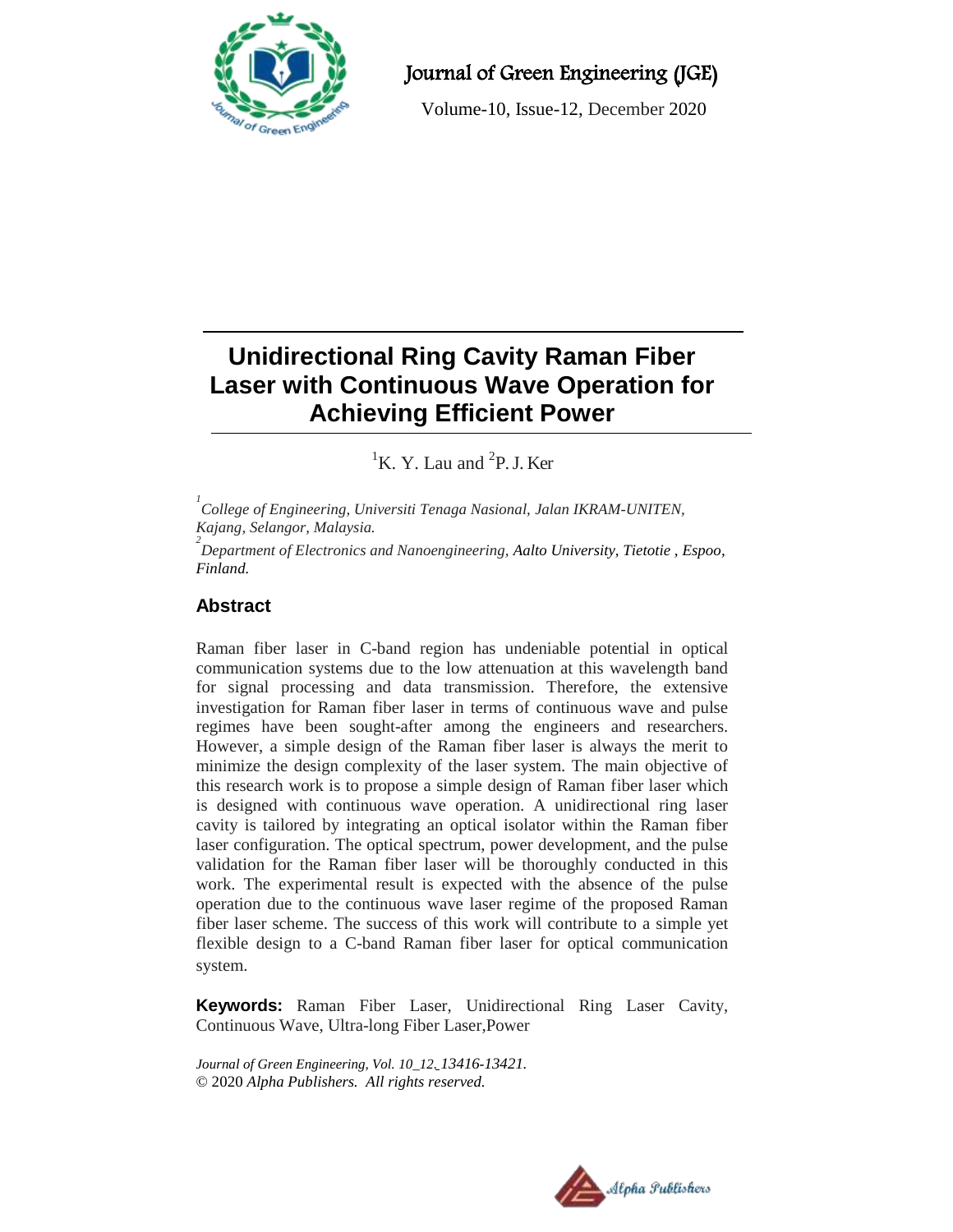*13417 K. Y. Lau et al* 

# **1 Introduction**

Nowadays, ultra-long Raman fiber laser has received vast attention due to the significant application such as optical and data communications. Based on the literature, the longest Raman fiber laser was achieved as 270 km [1]. In [1], two fiber Bragg gratings were employed at the both ends of a linear laser cavity to reflect the first Raman stokes at approximately 1550 nm. Along the ultra-long optical fiber, pulse operation with 8.3 ms pulse width and 380 Hz repetition rate was generated. Apart from that self-pulsing experiment was demonstrated with Brillouin scattering [2], random fiber laser [3],[4], and Raman fiber laser with random distributed feedback mechanism [5]. With respect to the demonstration of this pioneer work, the author reported the analysis of Raman fiber laser with ring cavity laser architecture by manipulating the fiber length with 28, 56, and 76 km in [6]. Based on the previous result, pulse operation was observed as  $\sim 0.05$  µs pulse width and ~14.1 MHz repetition rate for 56 km Raman fiber laser.

Therefore, the author has proven the validity of the ultra-long Raman fiber laser with bidirectional optical signal propagation in the ring laser cavity, which widens the design flexibility to [1]. However, the investigation of unidirectional optical signal propagation in ultra-long Raman fiber laser has remained at an early development stage. In addition, this signal propagation regime is unachievable in a linear laser cavity. As a result, an optical isolator is employed to force unidirectional optical signal propagation in the ring-structured Raman fiber laser cavity to investigate its effect to the experimental results.

In this work, we compare the experimental outcome in this research work to the previous experimental work in [6]. We discovered that by conducting the unidirectional optical signal propagation in the ring-structured Raman fiber laser cavity, the pulse operation of the laser is diminished. This contributes to flexible design for the optical communication engineers to design the ultra-long Raman fiber laser either with pulse or continuous wave laser regimes.

# **2 Experimental Setup**

Figure 1 depicts the schematically experimental setup for the proposed Raman fiber laser. A 56 km Truewave REACH fiber was pumped by a 1455 nm Raman pump unit (RPU) via a 1455/1550 nm wavelength division multiplexer (WDM). This long optical fiber acts as the gain medium to provide the Raman gain for the entire laser cavity. A 1/99 optical coupler (OC) was employed to extract the optical signal for measurement via its 1 % output (OP) port, whereas the remaining 99 % of the optical signal is reverting into the laser cavity. An isolator (ISO) was spliced in between the

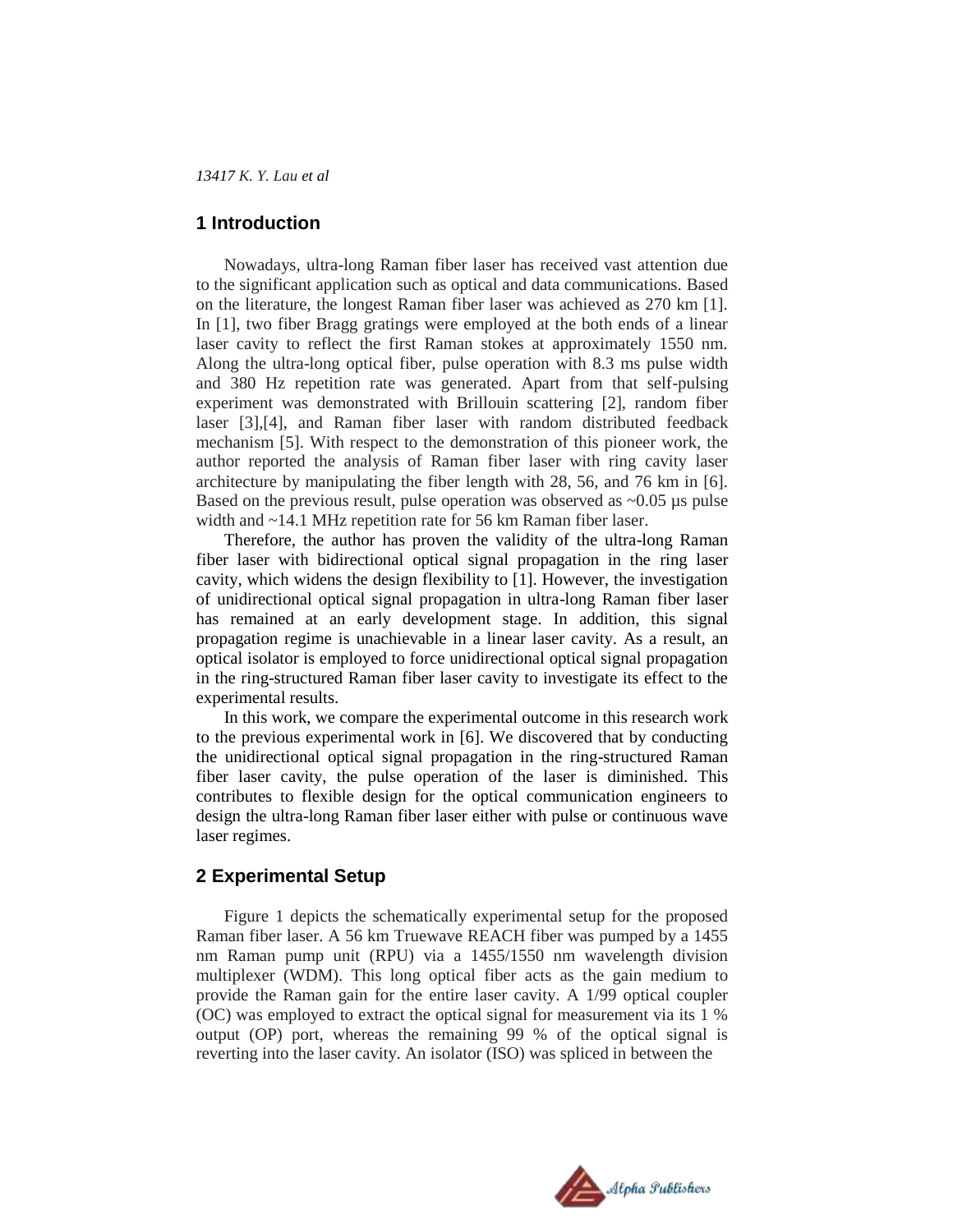*Unidirectional Ring Cavity Raman Fiber Laser with Continuous Wave Operation for Achieving Efficient Power* 13418

OC and WDM to ensure unidirectional flow of the optical signal in closewise direction. The assembly of these components builds up a complete laser setup for Raman fiber laser.



**Figure1** Schematic diagram for Raman fiber laser.

#### **3 Result and Discussion**

This experiment is the extended study of the author's previous work in [2]. In comparison to [2], an additional isolator was employed to investigate the effect of Raman fiber laser with unidirectional propagation of the laser signal. The Raman fiber laser is measured with the optical spectrum with 0.1 nm and 0.02 nm resolutions for the wavelength span from 1450 to 1700 nm and 1520 to 1600 nm, as illustrated in Figure 2(a) and (b), respectively. According to Fig. 2(a), the first Raman stoke wave is generated with  $\sim 100$ nm red-shifted from the 1455 nm pump at 1565.76 nm. Moreover, this first Raman stoke wave becomes the pump for the generation of second Raman stoke wave at 1684.64 nm. However, the second Raman stoke wave is insufficiently to be generated when the pump power is as low as 0.70 W. In this work, the first Raman stoke wave is focused due to the laser emission at C-band wavelength region which is very suitable for optical communication systems. The C-band region of the first Stoke Raman fiber laser is illustrated with better resolution as illustrated in Fig. 2(b). Based on the experimental findings, the optical spectrum was broadened with blue-shifted regime at higher pump power. This phenomenon is attributed to the combination of Raman gain from 1455 nm pump and dispersive-wave radiation up to the maximum pump power of 2.48 W [7].

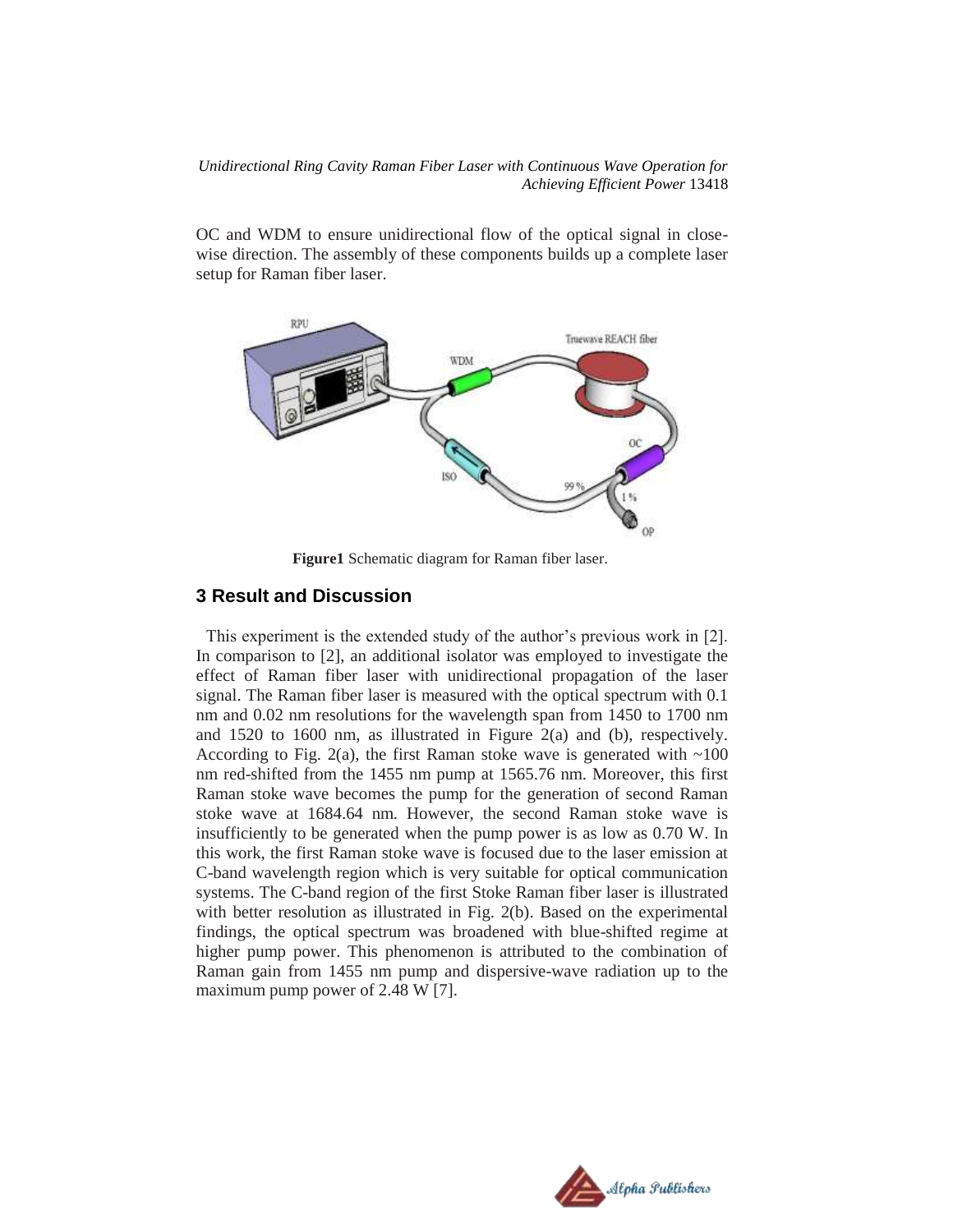*13419 K. Y. Lau et al*



**Figure 2 (a)** Long and **(b)**short wavelength spans for Raman fiber laser.

Figure 3 presents the power development of the average output power as a function of pump power for the Raman fiber laser with an optical power meter measured at 1565 nm. Based on the observation, the laser threshold is acquired at the pump power of 0.33 W. Following laser theory, the average output power is increased at higher pump power. The maximum average output power was recorded as 199 µW at 2.48 W pump power. Higher average output power can be achieved with higher output coupling ratio than 1 %. In this circumstance, the maximum tolerance of the optical device should be carefully checked before the measurement was taken to avoid optical damage to the equipment.



**Figure 3** Power development curve of the Raman fiber laser.

The oscilloscope trace of the Raman fiber laser is shown in Figure 4. Based on the observation, the optical pulse operation is absent in the proposed Raman fiber laser cavity. In comparison to [2], the integration of an additional optical isolator inside the laser cavity converts the pulsed laser regime into continuous wave laser regime. This is a huge contribution for the optical communication engineers to design the Raman fiber laser with either pulse or continuous wave laser regimes by the incorporation of an optical isolator.

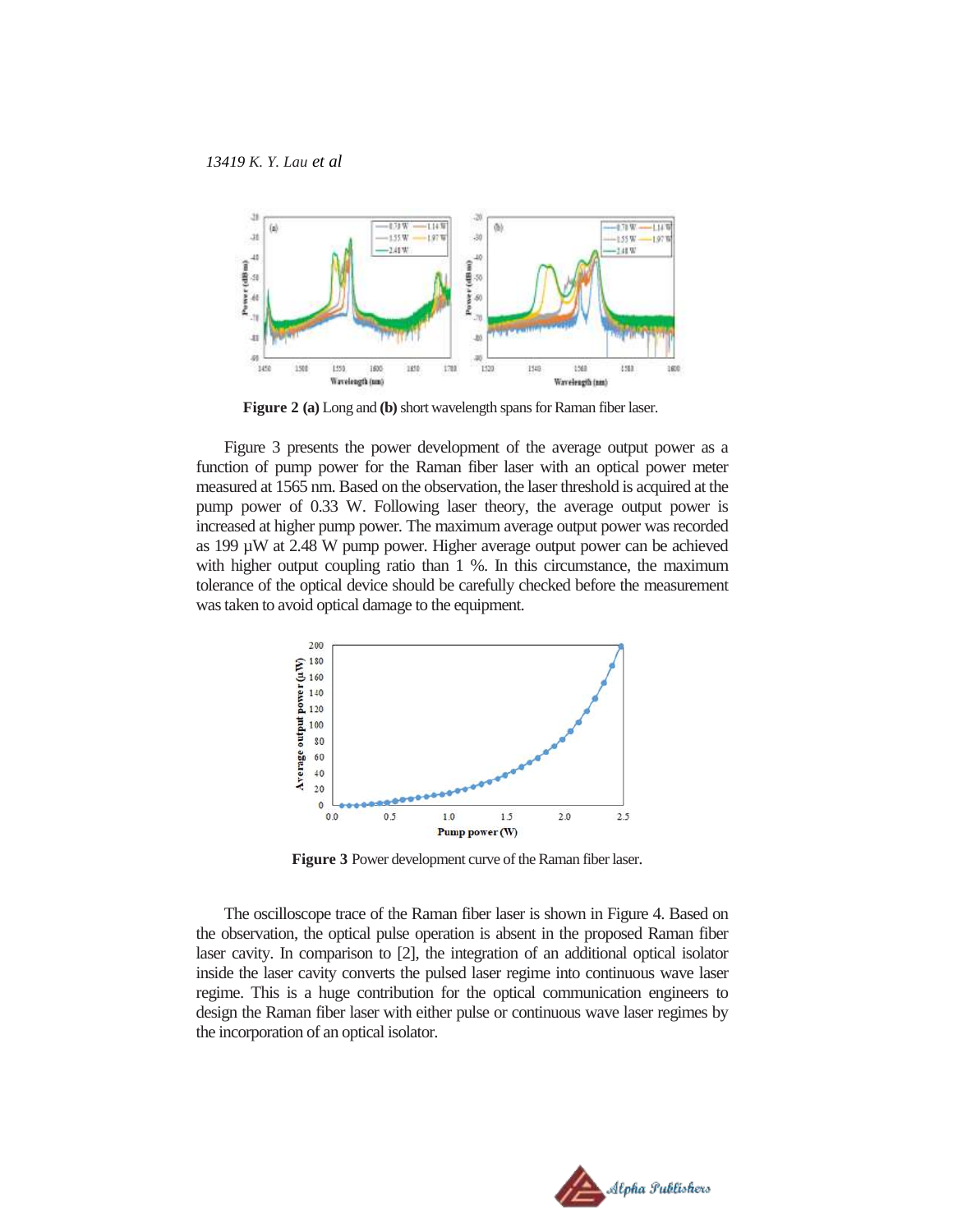*Unidirectional Ring Cavity Raman Fiber Laser with Continuous Wave Operation for Achieving Efficient Power 13420*



 **Figure 4** Oscilloscope traces of the Raman fiber laser.

## **4 Conclusion**

This study contributes to the generation of a unidirectional ultra-long Raman fiber laser in C-band wavelength region. This 56 km Raman fiber laser system is helpful for long distance optical communications. Based on the result, investigation of unidirectional Raman fiber laser to the author's previous work on bidirectional Raman fiber laser is conducted. The research outcome shows that:

• The first Raman stoke is red-shifted by approximately 115 nm from the 1455 nm Raman pump.

 The optical spectrum of the Raman fiber laser is broadened at higher pump power due to the combination of Raman gain from 1455 nm pump and dispersive-wave radiation.

• The continuous wave Raman fiber laser can be designed by forcing unidirectional propagation of laser signal with the incorporation of an optical isolator inside the laser cavity.

 Flexible in tailoring of continuous wave or pulsed Raman fiber laser with and without an optical isolator, respectively.

#### **References**

- [1] S. K. Turitsyn, J. D. Ania-Castañón, S. A. Babin, V. Karalekas, P. Harper, D. Churkin, S. I. Kablukov, A. R. El-Taher, E. V. Podivilov, and V. K. Mezentsev, "270-km ultralong Raman fiber laser,"Physical Review Letters, vol. 103, no. 13, 2009.
- [2] P. Hanzard, M. Talbi, D. Mallek, A. Kellou, H. Leblond, F. Sanchez, T. Godin, and A. Hideur,"Brillouin scattering-induced rogue waves in selfpulsing fiber lasers,"Scientific Reports, vol. 7, 2017.